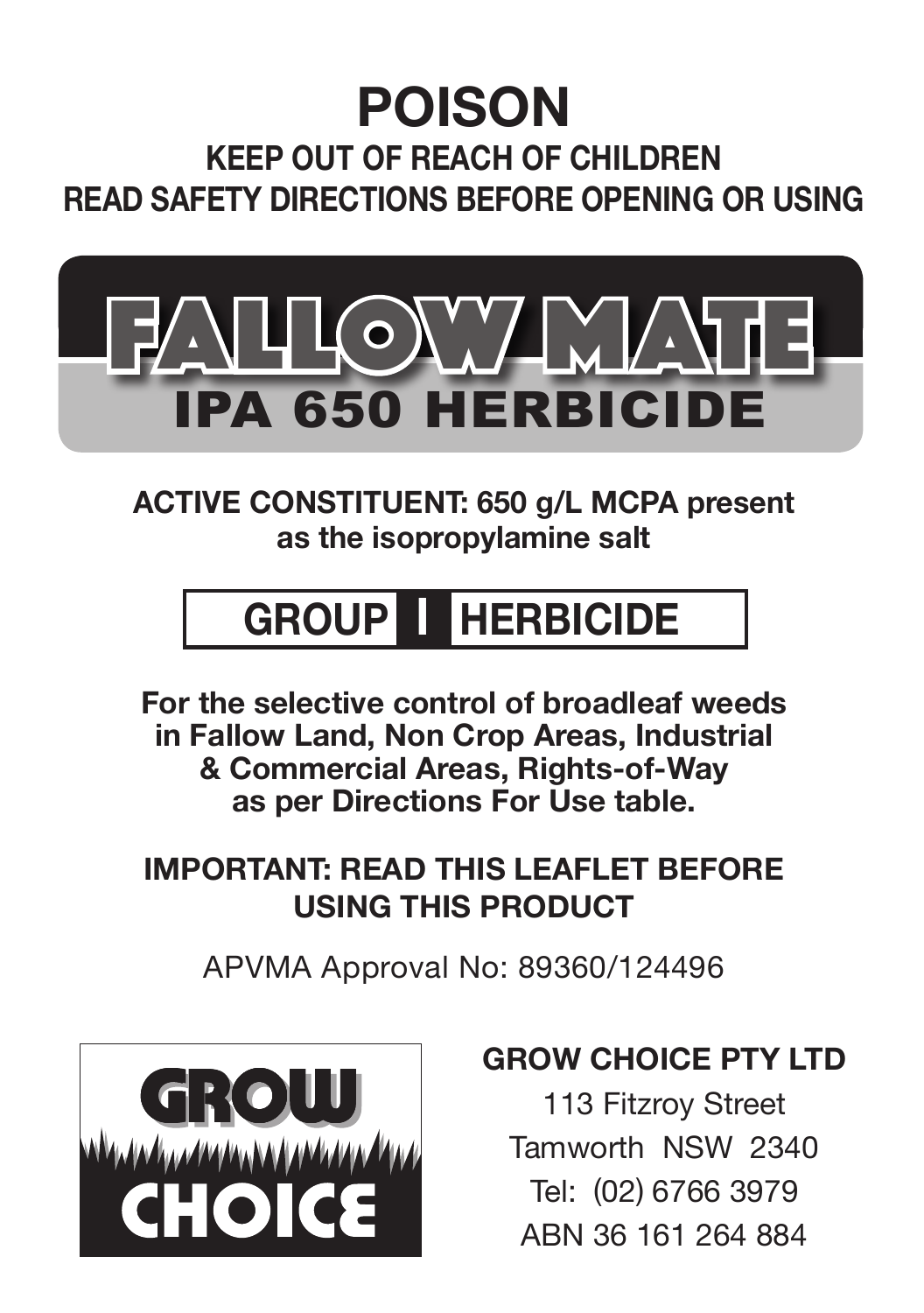| C             |   |
|---------------|---|
| $\frac{a}{2}$ | ŗ |
|               |   |

DO NOT apply if crop or weeds are stressed due to dry or excessively moist DO NOT apply if crop or weeds are stressed due to dry or excessively moist conditions. conditions.

DO NOT apply if rain is likely within 6 hours.<br>For PROFESSIONAL use only. DO NOT apply if rain is likely within 6 hours. For PROFESSIONAL use only. Fallow Land, Non Crop Areas, Industrial & Commercial Areas, Rights-of-Way **Fallow Land, Non Crop Areas, Industrial & Commercial Areas, Rights-of-Way**

| Situation &<br>Crop | Controlled<br>Weeds | <b>State</b>  | Rate  | <b>Critical Comments</b>           |
|---------------------|---------------------|---------------|-------|------------------------------------|
| Non Crop Areas,     | Refer to            | ₹             | Refer | Apply at rates shown in Weed Table |
| Fallow Land,        | Need Table          | <b>States</b> |       | when weeds only are present and    |
| Industrial &        |                     |               | Weed  | no crop or pasture is involved.    |
| Commercial          |                     |               | Table |                                    |
| Areas, Rights of    |                     |               |       |                                    |
| Vay                 |                     |               |       |                                    |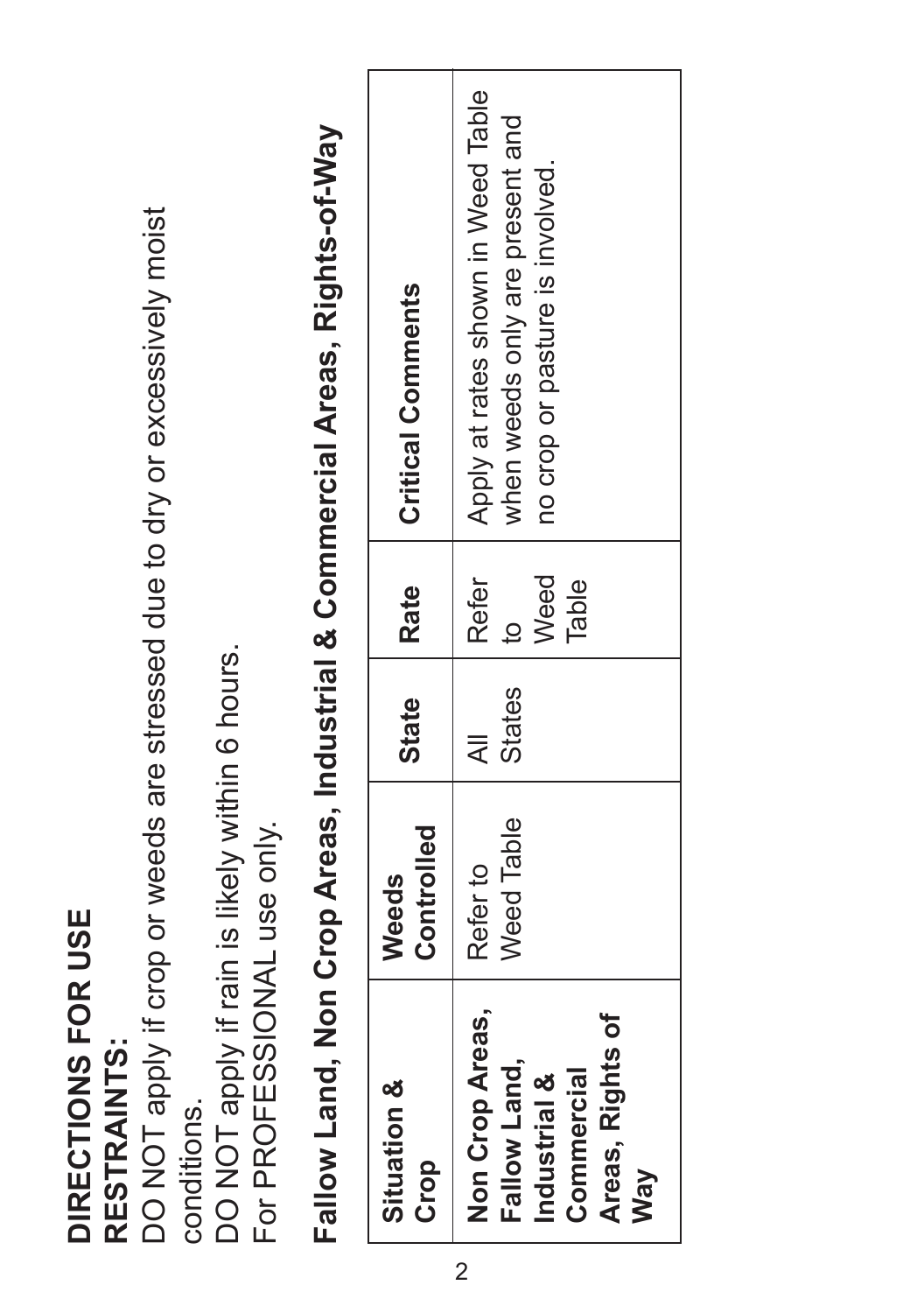| Ć |
|---|
|   |
|   |
|   |
|   |

| <b>Situation &amp;</b><br>Crop | Controlled<br>Weeds    | <b>State</b>  | Mixing Rates/Critical Comments                                                                                                                                                        |
|--------------------------------|------------------------|---------------|---------------------------------------------------------------------------------------------------------------------------------------------------------------------------------------|
| High Volume<br>Spraying        | Weed Table<br>Refer to | <b>States</b> | 150 litres of water. Each 150 litres of mix will<br>cover 1000m2 (1/10th ha) eg If rate in weed<br>Jse 1/10th of the rate on the weed table to<br>table is 1.4L use 140mL/150L water. |
| Application<br>Knapsack        |                        |               | Use 1/100th of the rate on the weed table to<br>cover 100m2 (1/100th ha) eg If rate in weed<br>10 litres of water. Each 10 litres of mix will<br>table is 1.4L use 14mL/10L water.    |

**NOT TO BE USED FOR ANY PURPOSE, OR IN ANY MANNER, CONTRARY TO THIS LABEL**  NOT TO BE USED FOR ANY PURPOSE, OR IN ANY MANNER, CONTRARY TO THIS LABEL UNLESS AUTHORISED UNDER APPROPRIATE LEGISLATION. **UNLESS AUTHORISED UNDER APPROPRIATE LEGISLATION.**

WITHNOLDING PERIOD: NOT REQUIRED WHEN USED AS DIRECTED. **WITHHOLDING PERIOD: NOT REQUIRED WHEN USED AS DIRECTED.**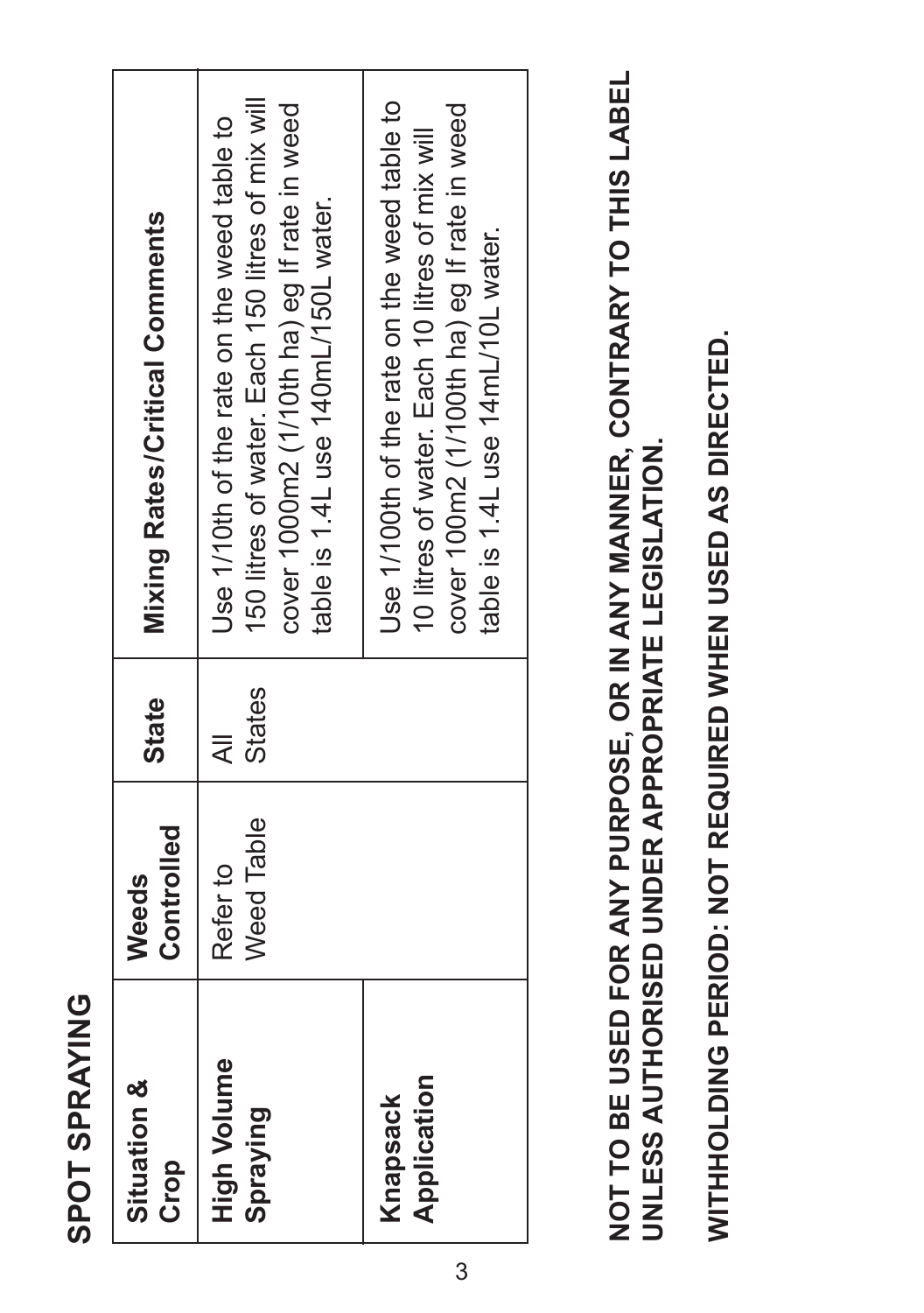## **GENERAL INSTRUCTIONS**

Weeds should be sprayed while actively growing and at their most susceptible stage. As a general guide, annuals should be sprayed when young and perennials just prior to appearance of bud stage. Extremes of cold or drought are unfavourable. The best conditions are when the soil is moist, weather fine and rain unlikely within 6 hours of application. Do NOT spray crops or weeds outside the stages indicated in "Critical Comments" as damage, loss of yield or inadequate weed control may result. DO NOT spray in high winds.

#### **APPLICATION/MIXING INFORMATION**

This product mixes readily with water. Half fill the spray tank with clean water and add the required amount of product. Agitate thoroughly before adding the remaining water.

BOOM SPRAYING – Use 30-120 litres water per hectare.

AERIAL SPRAYING – Use 10-90 litres water per hectare.

## **EQUIPMENT MAINTENANCE AND USAGE**

Equipment that has been used for this chemical should not be used for the application of other materials to sensitive plants unless it has been cleaned with Spraymate Tank & Equipment Cleaner or well washed out with a 2% solution of cloudy ammonia followed by several clear water rinses.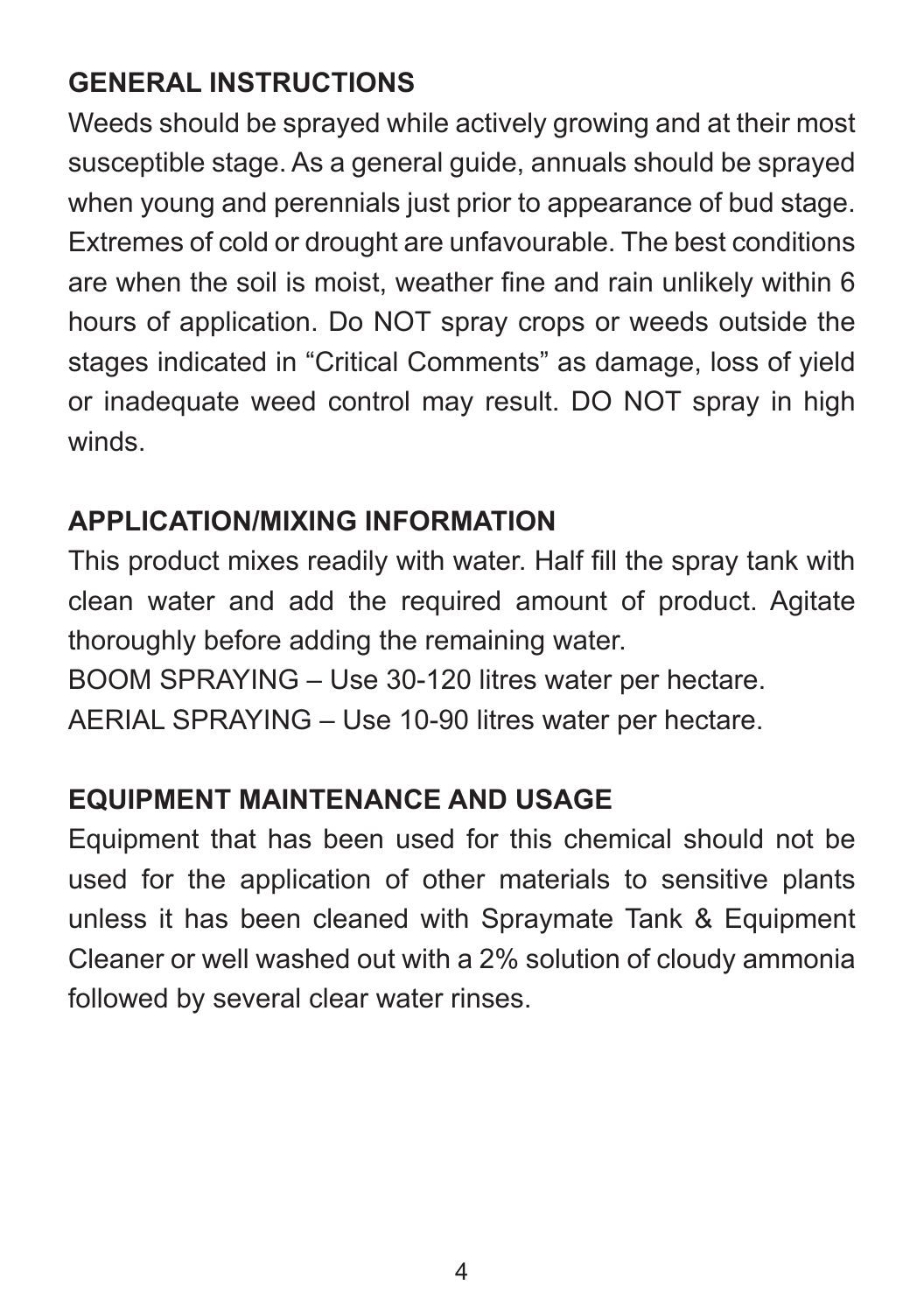## **COMPATIBILITY/TANK MIXES**

This product can be tank mixed with Diflufenican 500, Metsun 600, Dicamba, Bromoxynil 200, Flowable Diuron, Clopyralid 300, Sertin, Paraquat/Diquat 250, Terbutryn 500, Towelup 2,4- D, Towelup MCPA, and Tribunil. The effectiveness of Phosmet, Omethoate, Metasystox and Dimethoate may be reduced by alkaline hydrolysis if tank mixed with this product. For these situations the addition of Acidowet 700 is recommended. When tank mixing add the required amount of compatible product (and surfactant if recommended) when the spray tank is nearly full and while continuously agitating. If left overnight, agitate thoroughly before spraying.

#### **RESISTANT WEEDS WARNING**

## **GROUP I HERBICIDE**

FallowMate IPA 650 Herbicide is a member of the phenoxys group of herbicides. The product has the disruptors of plant cell growth mode of action. For weed resistance management, the product is a Group I herbicide.

Some naturally occurring weed biotypes resistant to the product and other Group I herbicides may exist through normal genetic variability in any weed population. The resistant individuals can eventually dominate the weed population if these herbicides are used repeatedly. These resistant weeds will not be controlled by this product or other Group I herbicides.

Since the occurrence of resistant weeds is difficult to detect prior to use, Grow Choice Pty Ltd accepts no liability for any losses that may result from the failure of this product to control resistant weeds.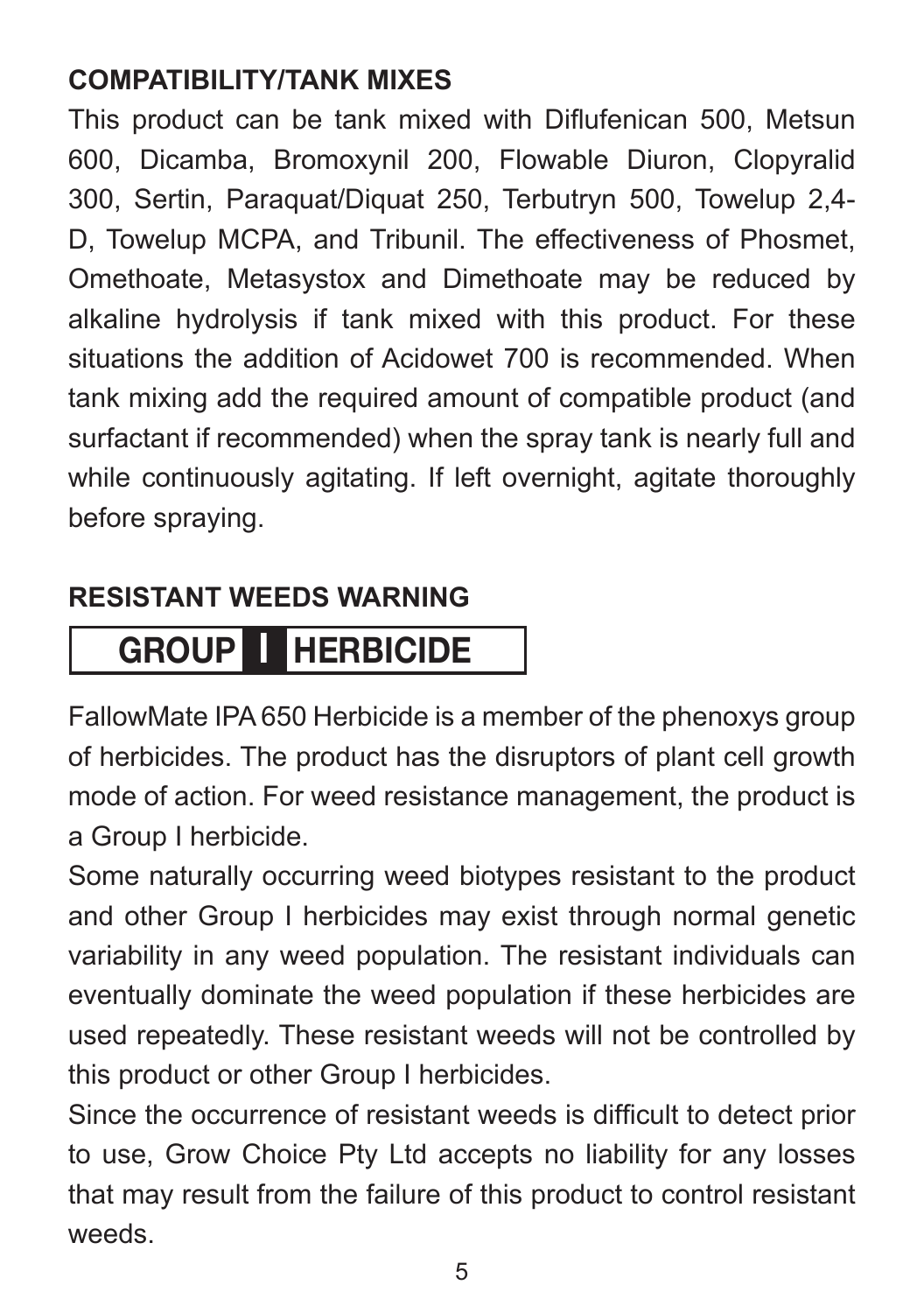## **PROTECTION OF CROPS, NATIVE AND OTHER NON-TARGET PLANTS**

DO NOT spray in high winds.

**Drift Warning:** DO NOT apply under weather conditions or from spraying equipment that may cause spray to drift onto nearby susceptible plants/crops, cropping lands or pastures. Avoid spray drift onto susceptible crops such as cotton, tobacco, tomatoes, vines, fruit trees, vegetables, legume crops and pastures, oilseed crops and susceptible trees (eg. Kurrajongs, belahs, eucalypts).

## **PROTECTION OF LIVESTOCK**

Low hazard to bees. May be applied at any time as recommended in the Directions for Use.

## **PROTECTION OF WILDLIFE, FISH, CRUSTACEANS AND ENVIRONMENT**

DO NOT contaminate dams, rivers or streams with the product or used container.

#### **RE-ENTRY PERIOD:**

Hand weeding should not be performed for 7 days after spray application unless workers wear cotton overalls buttoned to the neck and wrist (or equivalent clothing), chemical resistant gloves and footwear.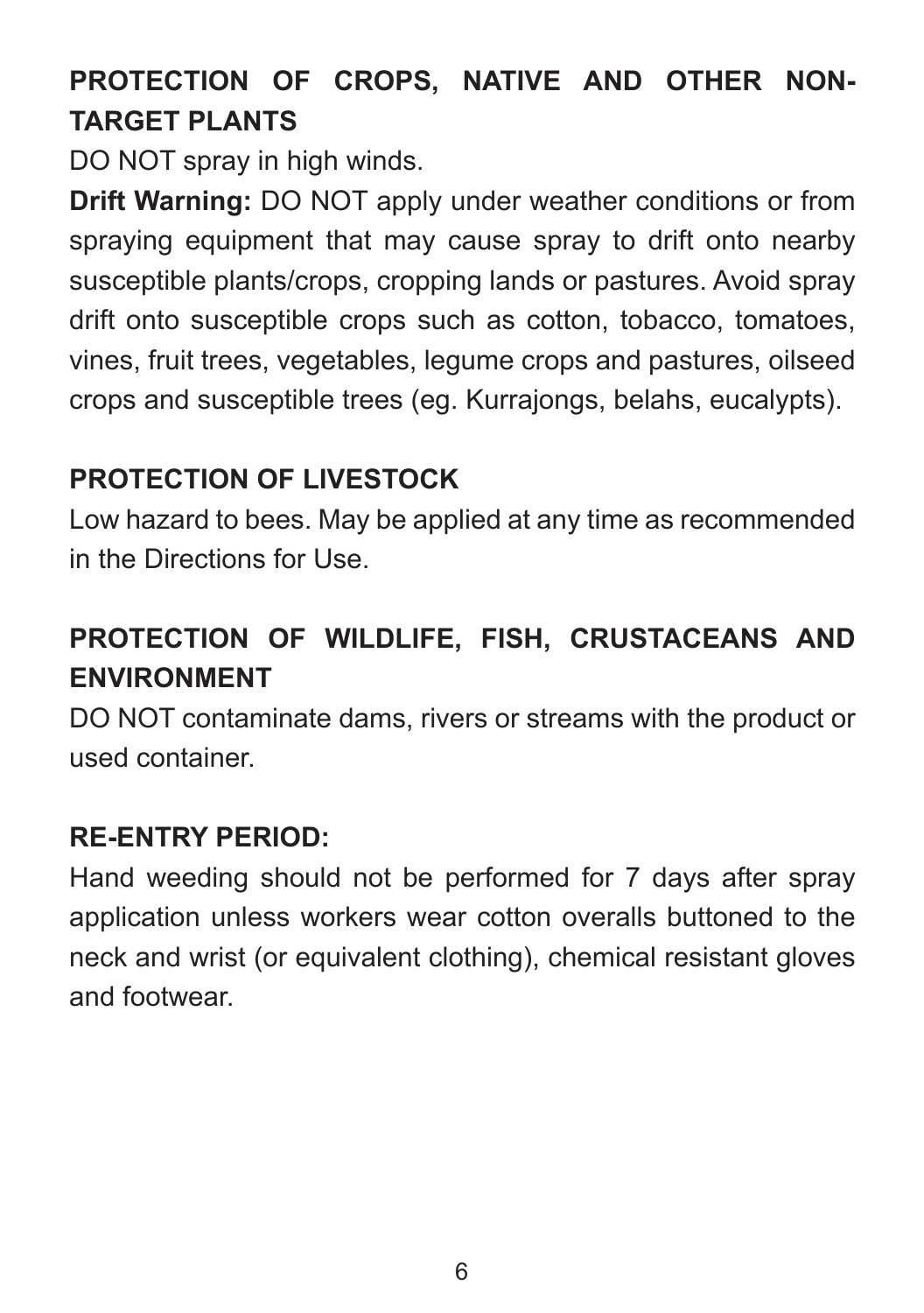## **STORAGE AND DISPOSAL**

Store in the closed, original container in a cool, well ventilated area. DO NOT store for prolonged periods in direct sunlight.

Triple-rinse containers before disposal. Add rinsings to spray tank. Do not dispose of undiluted chemicals on site. If recycling, replace cap and return clean containers to recycler or designated collection point. If not recycling, break, crush, or puncture and deliver empty packaging to an approved waste management facility. If an approved waste management facility is not available, bury the empty packaging 500 mm below the surface in a disposal pit specifically marked and set up for this purpose, clear of waterways, desirable vegetation and tree roots, in compliance with relevant local, state or territory government regulations. Do not burn empty containers or product.

For refillable containers: Empty contents fully into application equipment. Close all valves and return to point of supply for refill or storage.

#### **SAFETY DIRECTIONS**

Harmful if swallowed. Will damage eyes. Will irritate the skin. Avoid contact with eyes and skin. When opening the container, preparing spray and using the prepared spray wear cotton overalls buttoned to the neck and wrist and a washable hat, elbow-length PVC gloves and goggles. If product on skin, immediately wash area with soap and water. If product or spray in eyes, wash it out immediately with water. After use and before eating, drinking or smoking, wash hands, arms and face thoroughly with soap and water. After each day's use wash gloves, goggles and contaminated clothing.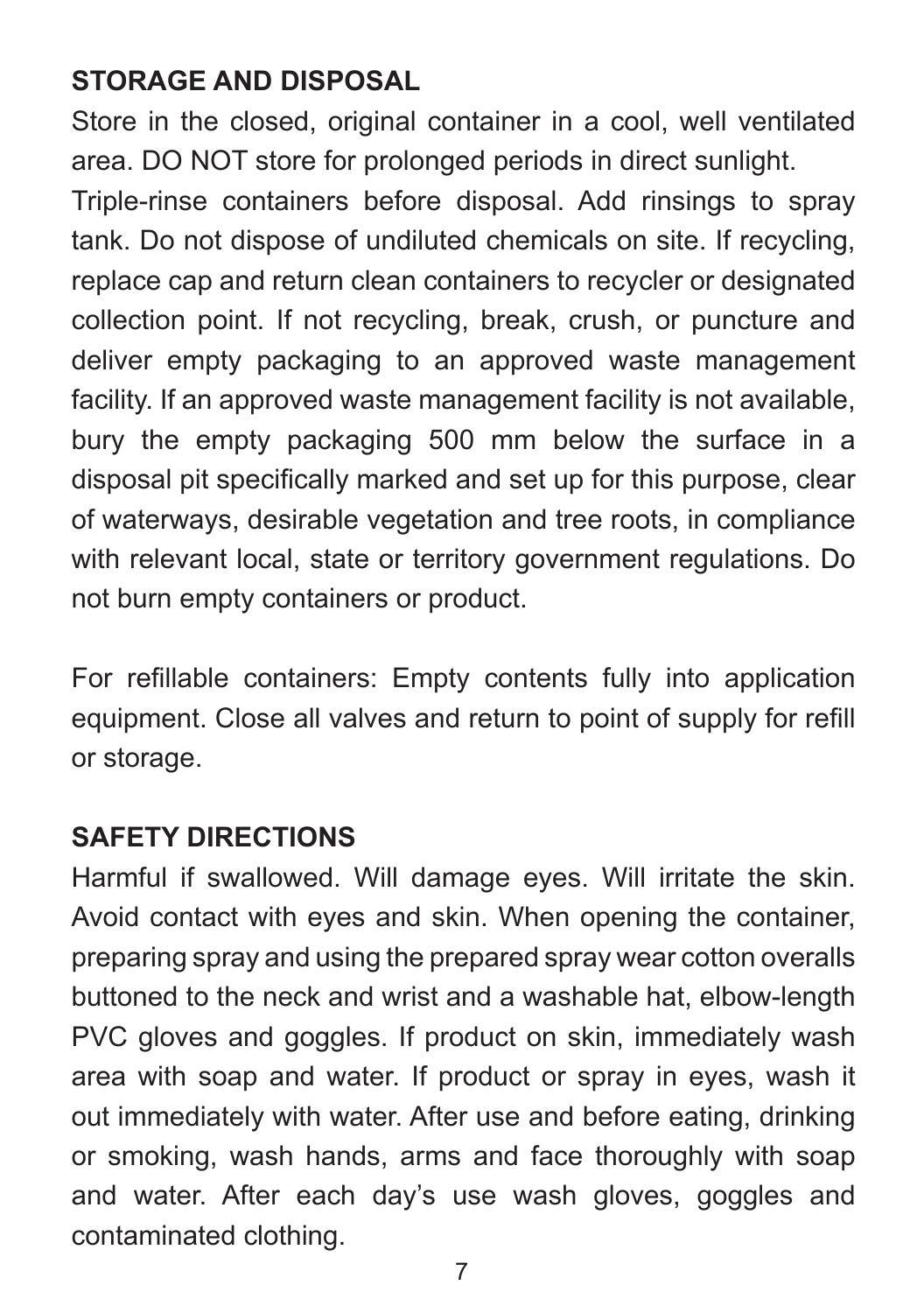#### **FIRST AID**

If poisoning occurs, contact a Doctor or Poisons Information Centre (Phone Australia 13 11 26; New Zealand 0800 764 766).)

#### **SAFETY DATA SHEET**

For more information refer to the Safety Data Sheet (SDS) which can be obtained from the supplier.

## **NOTICE TO BUYER**

Grow Choice Pty. Ltd. will not be held liable for any loss, injury or damage, indirect or consequential, arising from the sale, supply, use or application of this product. The product is not to be used for any purpose or in any way contrary to label instructions.

#### **WEED TABLE:**

In most cases this will give control, however some hard to kill weeds or those in advanced stages of growth may only be suppressed. The rates listed in the Weed Table below are for use where weeds only are present and no crop or pasture is involved. Use at these rates in a crop or pasture other than for spot spraying may cause damage. This product should only be used in those states where a rate or range of rates is indicated for the particular weeds listed.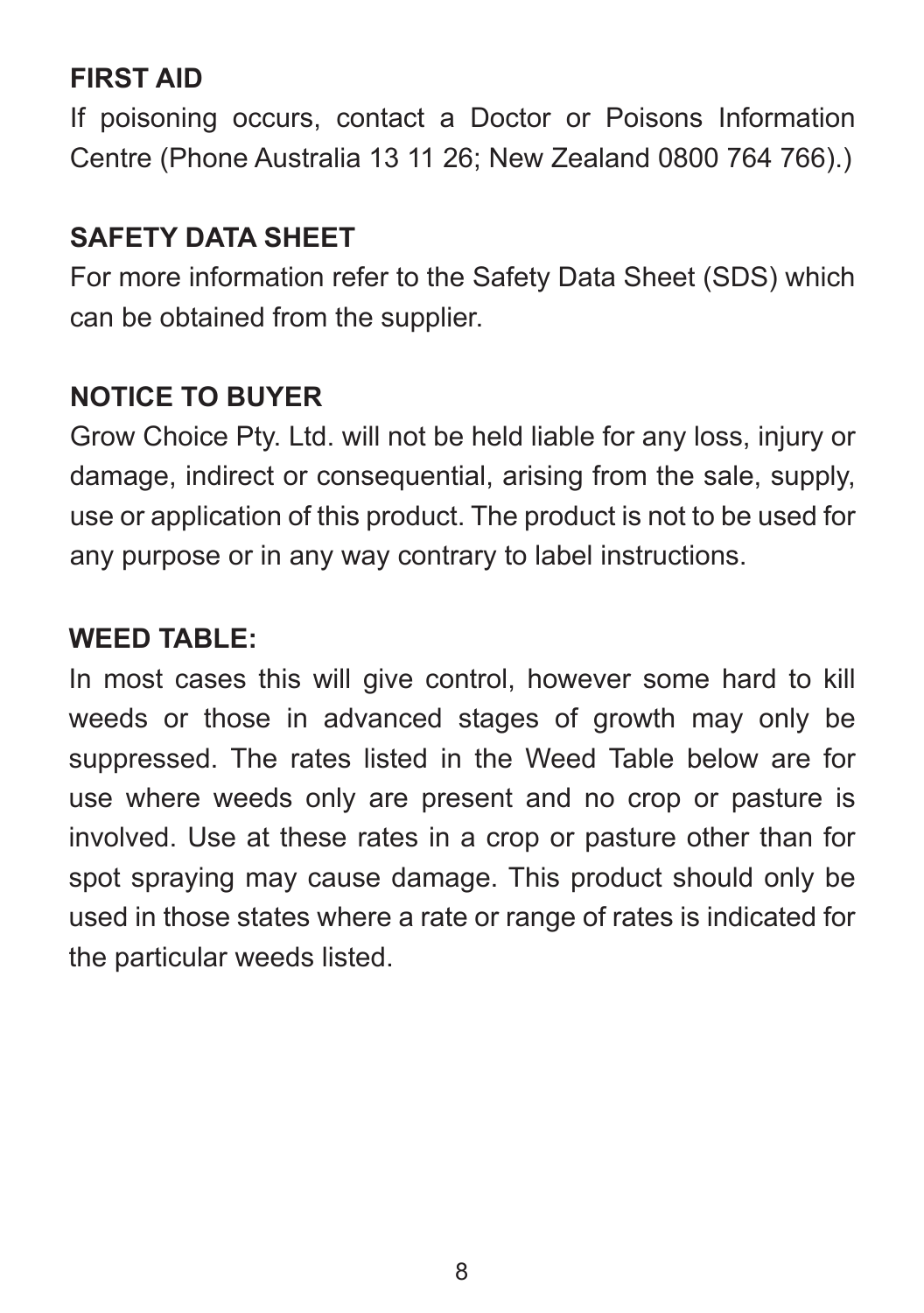| CONTROLLED<br>WEEDS       | ۶Ë            | NSW, ACT      | వ్    | Tas               | ă                  | ≸     | <b>Critical Comments</b>       |
|---------------------------|---------------|---------------|-------|-------------------|--------------------|-------|--------------------------------|
| <b>Ball Mustard</b>       |               |               | 1.32L |                   |                    |       | Apply at rosette stage         |
| Bathurst Burr             | 1.55L         | 760mL-1.55L   | 1.55L | 1.55L             | 1.55L              | 1.55L | Spray young seedlings only.    |
| <b>Black Bindweed</b>     |               | $1.12L-1.55L$ |       |                   | $1.07L - 1.55L$    |       | Apply at young stage prior     |
|                           |               |               |       |                   |                    |       | to flowering                   |
| Californian Burr          |               | 760mL-1.55L   |       | 1.67L             |                    |       | Spray young seedlings only.    |
| Cape Tulip                |               |               |       |                   |                    | 1.55L | Apply just prior to flowering. |
|                           |               |               |       |                   |                    |       | Gives mild suppression only.   |
| Capeweed                  |               | 1.67L         | 1.67L | 1.67L             | 1.67L              |       | Apply at seedling stage.       |
| Carrot Weed               | 1.55L         |               |       |                   | 1.55L              |       | Apply at seedling stage.       |
| Charlock                  | 530mL         | 760mL         |       | 530mL 760mL-1.67L | 530 <sub>m</sub> L |       | Spray up to rosette stage.     |
| <b>Cutleaf Mignonette</b> |               |               | 1.67L |                   |                    |       | Apply at young rosette stage.  |
| Dandelion                 | 1.55L         | 1.55L         | 1.55L | 1.55L             | 1.55L              | 1.55L | Apply at young rosette stage.  |
| Deadnettle                |               | 1.67L         |       |                   | 1.67 <sub>L</sub>  |       | Moderately susceptible.        |
|                           |               |               |       |                   |                    |       | Apply at seedling stage.       |
| <b>Docks</b>              | $\frac{1}{2}$ |               | 1.67L | 1.67L             |                    |       | Apply at rosette stage and     |
|                           |               |               |       |                   |                    |       | before flower heads emerge.    |
|                           |               |               |       |                   |                    |       | Only the top growth of old     |
|                           |               |               |       |                   |                    |       | established plants will be     |
|                           |               |               |       |                   |                    |       | affected.                      |
| Fat Hen                   | 1.55L         | 760mL-1.55L   |       | 1.55L             | 1.55L              |       | Spray up to rosette stage.     |
|                           |               |               |       |                   |                    |       |                                |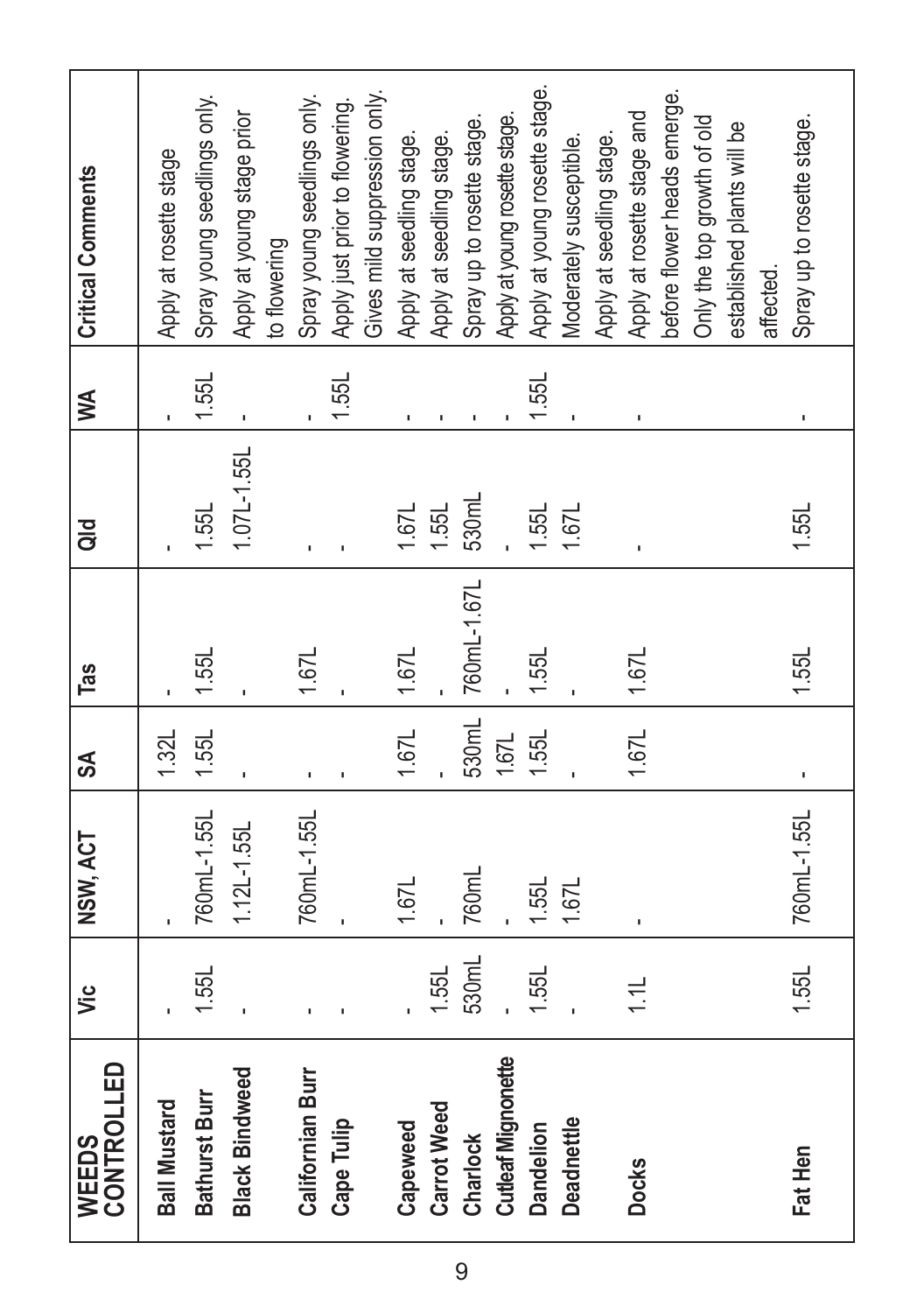| CONTROLLED<br>WEEDS   | ۶Ë                | NSW, ACT    | S                 | Tas           | ă                 | ≸                  | <b>Critical Comments</b>       |
|-----------------------|-------------------|-------------|-------------------|---------------|-------------------|--------------------|--------------------------------|
| Fennel                | 21                | 2.1         | 21                | $\frac{1}{2}$ | 21                |                    | Apply at young stage.          |
| <b>Field Bindweed</b> | 1.55L             |             | 1.55L             | 1.55L         | 1.55L             | 1.55L              | Apply at bud stage, repeating  |
|                       |                   |             |                   |               |                   |                    | over several seasons.          |
| <b>Field Cress</b>    |                   |             |                   | 1.67L         |                   |                    | Apply at young stage.          |
| Flatweed or Catsear   |                   |             |                   | 1.67L         |                   | 1.07L              | Apply when weeds are           |
|                       |                   |             |                   |               |                   |                    | 10-15cm high.                  |
| Fumitory (red)        | 1.07 <sub>L</sub> | 1.07L       | 1.07 <sub>L</sub> |               | 1.07 <sub>L</sub> |                    | Apply at young stage prior to  |
|                       |                   |             |                   |               |                   |                    | Flowering.                     |
| <b>Hoary Cress</b>    | 3.45L             |             | 1.67L             |               | 3.45L             |                    | Apply before flowering.        |
| Horehound             |                   | 2.3L        | 1.67L             |               |                   |                    | Apply at rosette stage.        |
| Hedge Mustard         | 840mL             |             | 530mL             | 530mL         | 530mL             | 950mL              | Apply at rosette stage.        |
| Hexham Scent          |                   |             |                   |               |                   |                    |                                |
| or Melilotus          | $\overline{11}$   | 920mL       | 1.07L             |               | 1.07L             |                    | Apply at young seedling stage. |
| Lesser Swinecress     |                   |             |                   | 1.67L         |                   |                    | Apply at young stage.          |
| Lincoln Weed          |                   |             | 530mL             |               |                   |                    | Apply at rosette stage.        |
| London Rocket         |                   |             |                   |               |                   | 950mL              |                                |
| Lupins                |                   | 530mL-1.1L  |                   |               |                   | 950 <sub>m</sub> L | Spray up to 10cm high.         |
| Mintweed              | 1.55L             | 1.55L       |                   |               | 1.55L             |                    | Spray young seedlings only.    |
| <b>Mustards</b>       | 840mL             | 760mL       | 840 <sub>mL</sub> | 840mL         |                   | 950mL              | Spray up to rosette stage.     |
| Noogoora Burr         | 1.55L             | 760mL-1.55L | 1.55L             |               | 1.55L             | 1.55L              | Spray young seedlings only.    |
|                       |                   |             |                   |               |                   |                    |                                |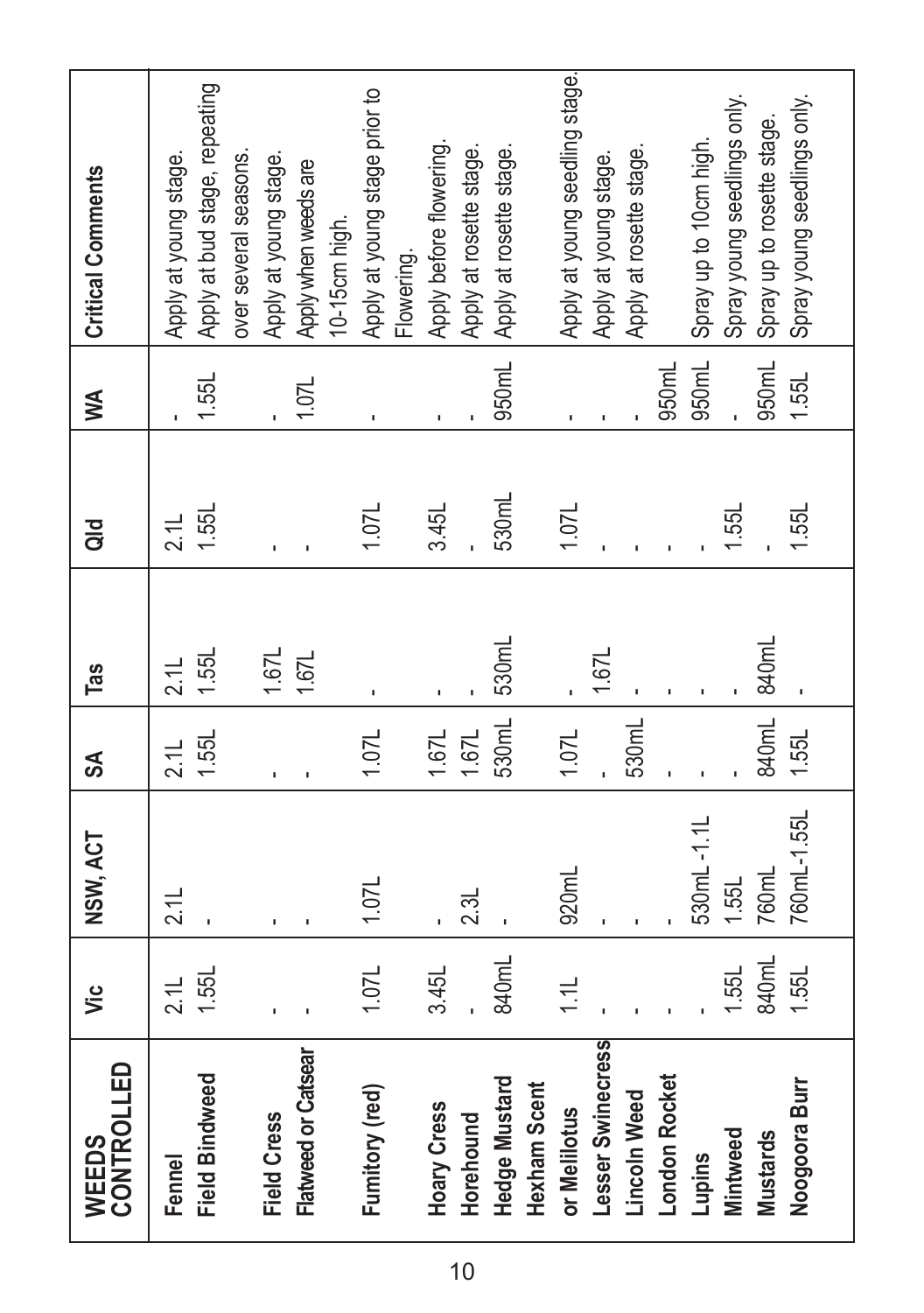| CONTROLLED<br>WEEDS      | ۶Ë    | NSW, ACT                          | వ్    | Tas           | ă                       | ≸     | Critical Comments                            |
|--------------------------|-------|-----------------------------------|-------|---------------|-------------------------|-------|----------------------------------------------|
| <b>Opium Poppy</b>       |       |                                   |       | 1.67L         |                         |       | Apply at young stage.                        |
| Paterson's Curse         |       | 760mL-1.1L                        |       |               | $\frac{1}{3}$           |       | Apply early rosette stage.                   |
| Pimpernel                |       |                                   | 530mL |               |                         |       | Apply at rosette stage.                      |
| Plantains                |       | 1.55L                             |       | 1.55L         | 1.55L                   |       | Apply at young stage.                        |
| Rapeseed                 |       | 760mL-1.1L                        |       |               |                         |       | Spray up to rosette stage.                   |
| Rough Poppy              |       | 530mL-1.1L                        |       |               |                         |       | Spray up to rosette stage.                   |
| Safflower                |       | 530-760mL                         |       |               |                         |       | Spray up to rosette stage.                   |
| Shepherd's Purse         |       |                                   |       | 1.67L         |                         |       | Apply at rosette stage.                      |
| Skeleton Weed            |       | $1.1L - 1.55L$                    |       |               |                         |       | Spray rosettes before aerial                 |
|                          |       |                                   |       |               |                         |       | growth commences.                            |
| Sorrel                   |       |                                   | 1.67L |               |                         |       | Apply to rosette stage.                      |
| Stinkwort                | 1.55L | 760mL-1.1L                        | 1.55L |               |                         | 1.55L | Apply when weeds are                         |
|                          |       |                                   |       |               |                         |       | 10-15cm high.                                |
| Sunflower                |       |                                   |       |               |                         |       |                                              |
| (seedlings)<br>Thistles: |       | 790mL-1.15L                       |       |               |                         |       | Spray up to rosette stage.                   |
| - Artichoke              | 1.21  |                                   | 1.67L |               | 1.55L                   | 530mL | Apply at rosette stage.                      |
| - Nodding                |       | 1.9L                              |       |               |                         |       | Spray early rosettes.                        |
|                          |       |                                   |       |               |                         |       | Repeat spray required in                     |
|                          |       |                                   |       |               |                         |       | following Spring or Autumn.                  |
| - Saffron                |       | 1.1L-1.9L 760mL-1.55L   1.1L-1.9L |       | $1.1L - 1.9L$ | $1.1 - 1.9$ $1.1 - 1.9$ |       | Spray up to rosette stage.<br>September WA). |